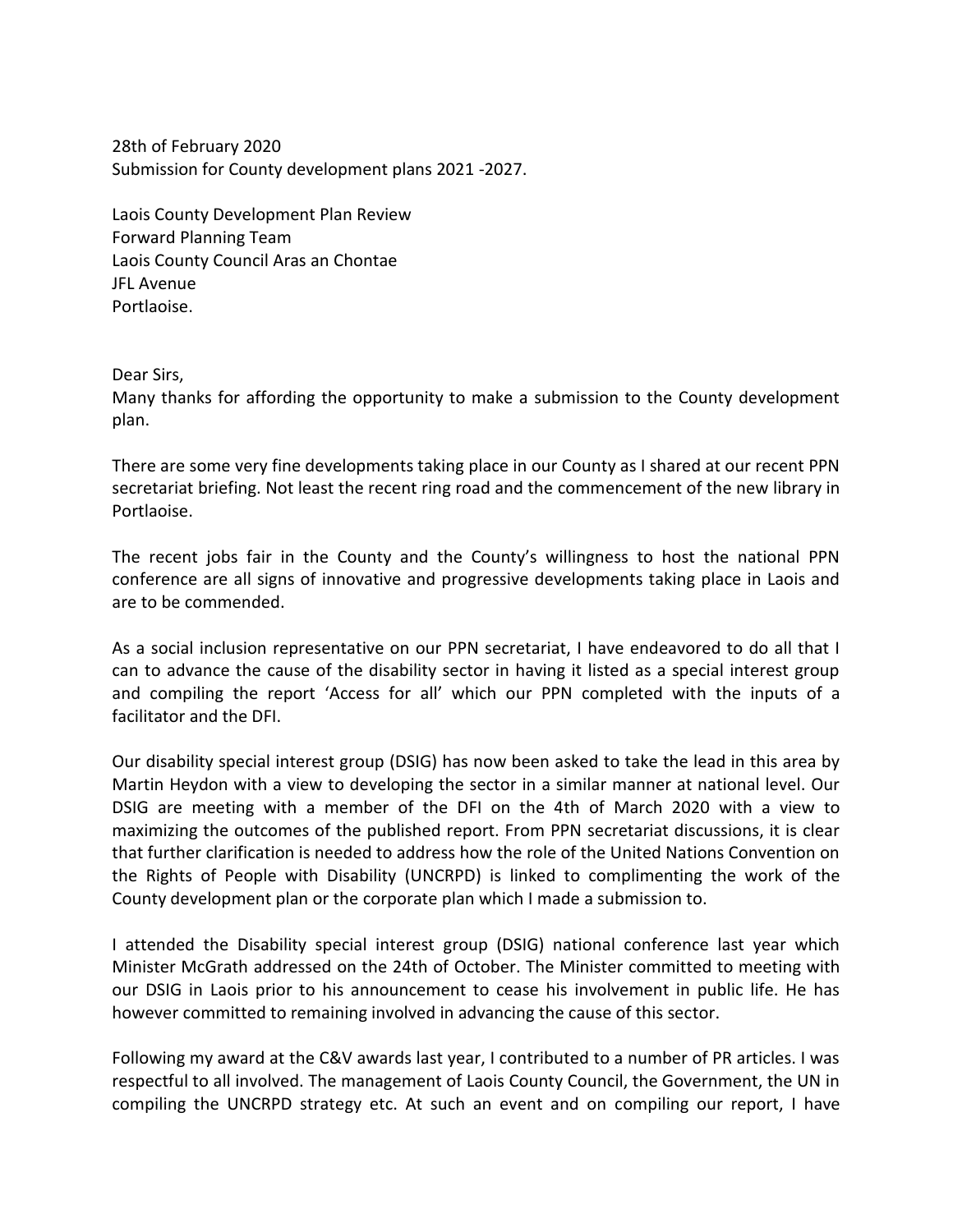reminded people of the inputs of Nelson Mandela, "A nation should not be judged by how it treats its highest citizens, but its lowest ones"

Our recent election has posed many dilemmas but it is clear that we are losing in our efforts to engage effectively and address some of the social challenges of our time.

The various sectors outlined in our report invariably, can only be developed through a collaborative and a cohesive approach. However it is the civic rights which I am particularly keen to protect for this sector and associated personnel.

This may well be something which is beyond the role of our local authority. However I am concerned from my own observations and those shared with me that this sector and other vulnerable personnel are being clearly exploited through ineffective processes.

I am conscious that our County meeting to finalise our wellbeing statements is imminent. However I am not convinced that we have the culture, commitment, or the will to represent such sectors effectively yet.

As the Laois representative on the national secretariat, I have also represented the sector in meeting with the EU economic and social committee who visited the DFI HQ on the 23rd of October 2019 and I have attached their report. I have also attached a copy of the cross party briefing which was shared with the cabinet on the 9th of January 2020.

As one affected by a challenging rheumatic condition and one who has a defibrillator, I understand only too well the constraints of living with disability. For me to represent social inclusion, I am not fulfilling my role if I am not articulating such concerns.

The 'segregation between the legislator and judiciary' is frequently shared as a front which is impeding addressing such concerns. For people affected by disability, illness or mental health challenges the realities of what is recommended through best practice and what actually happens are poles apart!

The inputs of Dr. Terry Lynch who was advisor to the State in the formation of 'see change.ie' and those of Dan Neville former chair of the Fine Gael party who has expertise in these areas have reaffirmed this.

The arrival of GDPR potentially contributes to further isolation and segregation for such marginalised groups.

My concerns and those shared with me can be addressed at little or no cost. The civic rights of our people based on equality must be reinforced for our County to be truly respected and considered an equitable place for its citizens to reside.